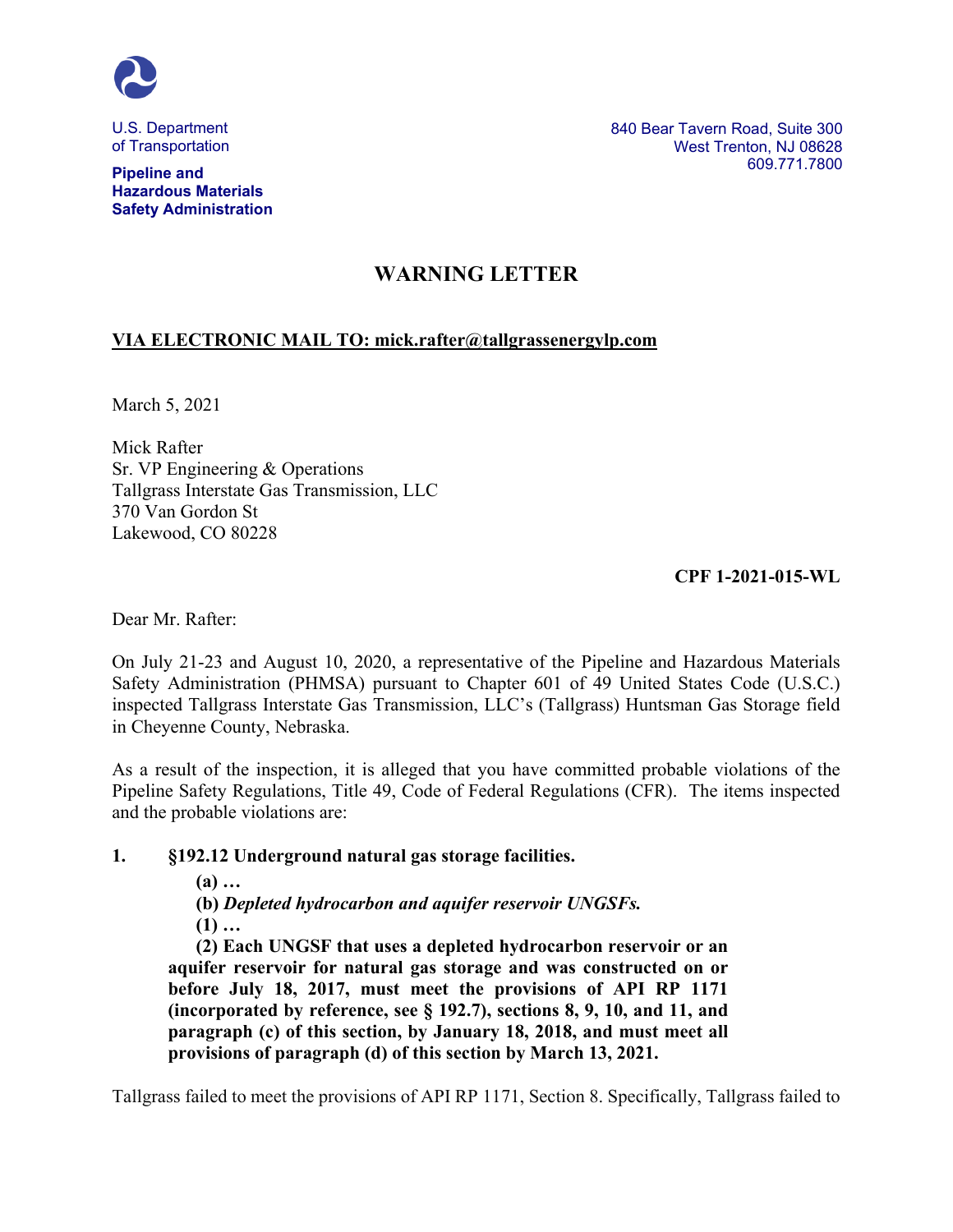include potential threats and hazards impacting the reservoir in its risk management model in accordance with API RP 1171, Section 8.4.2 (Section 8.4.2).

Section 8.4.2 states in part, "The operator shall evaluate the potential threats and hazards impacting storage wells and reservoirs."

During the inspection, Tallgrass reported that potential threats and hazards impacting the reservoir had not been incorporated into the risk management model. Tallgrass stated that they planned to add threats to the reservoir from plugged and abandoned wells and 3rd party wells within the reservoir boundary to their risk model in the fourth quarter of 2020. Therefore, Tallgrass failed to meet the provisions of Section 8.4.2.

## **2. §192.12 Underground natural gas storage facilities.**

**(a) …**

**(b)** *Depleted hydrocarbon and aquifer reservoir UNGSFs.* **(1) …**

**(2) Each UNGSF that uses a depleted hydrocarbon reservoir or an aquifer reservoir for natural gas storage and was constructed on or before July 18, 2017, must meet the provisions of API RP 1171 (incorporated by reference, see § 192.7), sections 8, 9, 10, and 11, and paragraph (c) of this section, by January 18, 2018, and must meet all provisions of paragraph (d) of this section by March 13, 2021.**

Tallgrass failed to meet the provisions of API RP 1171, Section 11. Specifically, Tallgrass failed to notify and train operating personnel whenever changes were made to the operating procedures in accordance with API RP 1171, Section 11.12.2 (Section 11.12.2).

Section 11.12.2 states in part:

Whenever changes are made to the operating procedures specified in 11.3, operating personnel shall be notified and trained as necessary in the changes and training documented before operating storage wells and reservoirs.

During the inspection, which occurred the week of July 21, 2020, Tallgrass was not able to provide records showing that operating personnel were notified and trained on the changes to operating procedures resulting from its new Gas Storage Integrity Monitoring Plan (GSIMP). It was also noted that the GSIMP presented was dated 08-01-2020, but Tallgrass stated that it was in effect at the time of the inspection. Therefore, Tallgrass failed to meet the provisions of Section 11.12.2.

#### **3. §192.12 Underground natural gas storage facilities.**

**(a) …**

**(b)** *Depleted hydrocarbon and aquifer reservoir UNGSFs.*

**(1) …**

**(2) Each UNGSF that uses a depleted hydrocarbon reservoir or an aquifer reservoir for natural gas storage and was constructed on or before July 18, 2017, must meet the provisions of API RP 1171 (incorporated by reference, see § 192.7), sections 8, 9, 10, and 11, and**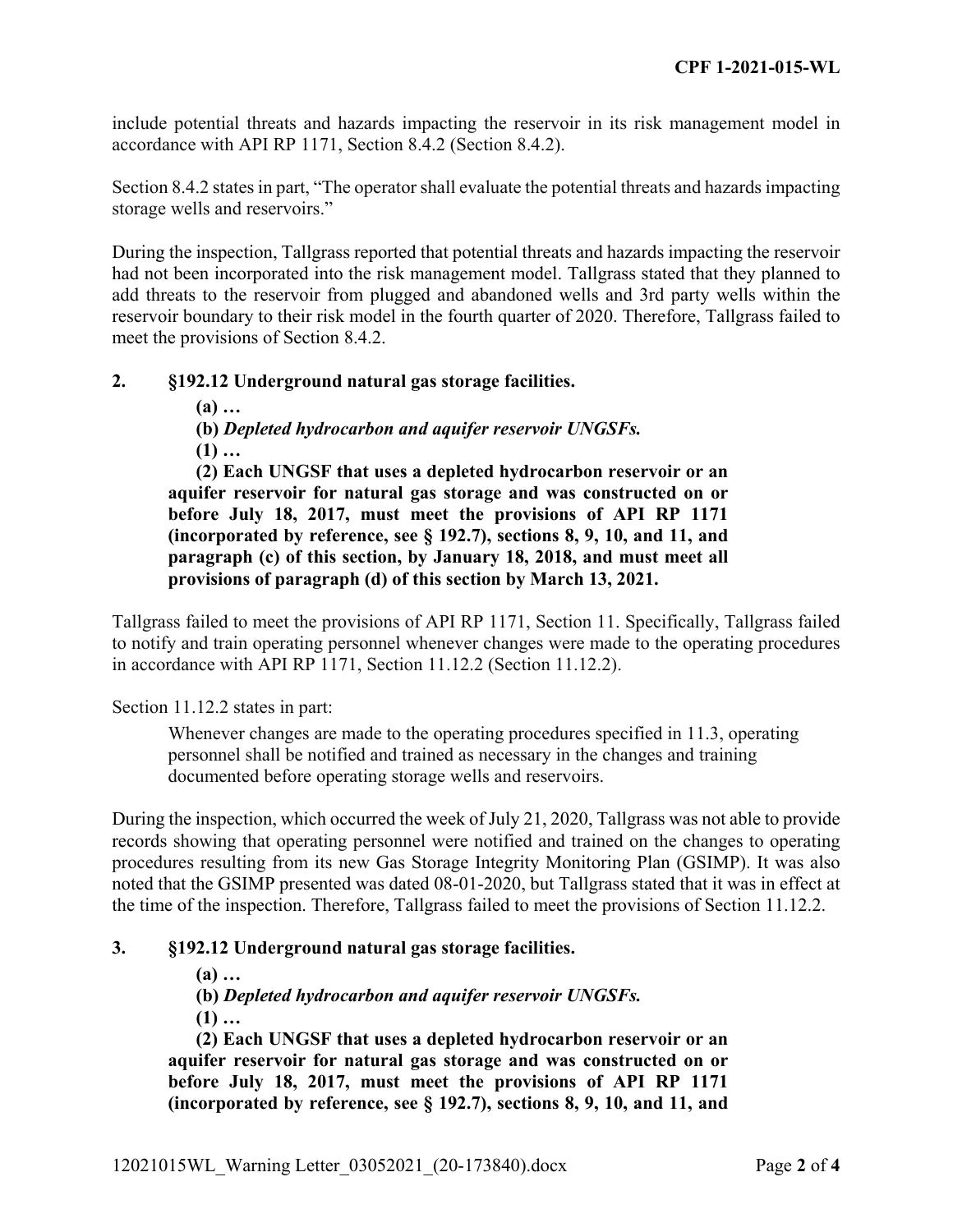#### **paragraph (c) of this section, by January 18, 2018, and must meet all provisions of paragraph (d) of this section by March 13, 2021.**

Tallgrass failed to meet the provisions of API RP 1171, Section 8. Specifically, Tallgrass failed to review its risk assessment results in accordance with API RP 1171, Section 8.5.2 (Section 8.5.2).

#### Section 8.5.2 states in part:

The operator shall review the results of the risk assessment to determine whether the risk assessment, resulting prioritization, or ranking represents its facilities and characterizes the risks.

During the inspection, Tallgrass was not able to provide records that the risk assessment results were reviewed to determine whether the risk assessment, resulting prioritization, or ranking represented its facilities and characterized the risks. Therefore, Tallgrass failed to meet the provisions of Section 8.5.2.

## **4. §192.12 Underground natural gas storage facilities.**

**(a) …**

**(b)** *Depleted hydrocarbon and aquifer reservoir UNGSFs.* **(1) …**

**(2) Each UNGSF that uses a depleted hydrocarbon reservoir or an aquifer reservoir for natural gas storage and was constructed on or before July 18, 2017, must meet the provisions of API RP 1171 (incorporated by reference, see § 192.7), sections 8, 9, 10, and 11, and paragraph (c) of this section, by January 18, 2018, and must meet all provisions of paragraph (d) of this section by March 13, 2021.**

Tallgrass failed to meet the provisions of API RP 1171, Section 9. Specifically, Tallgrass failed to evaluate the mechanical integrity of each active third-party well that penetrated the storage reservoir and buffer zone or areas influenced by storage operations in accordance with API RP 1171, Section 9.3.1 (Section 9.3.1).

Section 9.3.1 states in part:

The operator shall evaluate the mechanical integrity of each active well, including each third-party well, that penetrates the storage reservoir and buffer zone or areas influenced by storage operations.

During the inspection, Tallgrass reported that they had not completed the evaluation of each active third-party well that penetrated its storage reservoir and buffer zone or areas influenced by its storage operations. Therefore, Tallgrass failed to meet the provisions of Section 9.3.1.

Under 49 U.S.C. § 60122 and 49 CFR § 190.223, you are subject to a civil penalty not to exceed \$222,504 per violation per day the violation persists, up to a maximum of \$2,225,034 for a related series of violations. For violation occurring on or after July 31, 2019 and before January 11, 2021, the maximum penalty may not exceed \$218,647 per violation per day the violation persists, up to